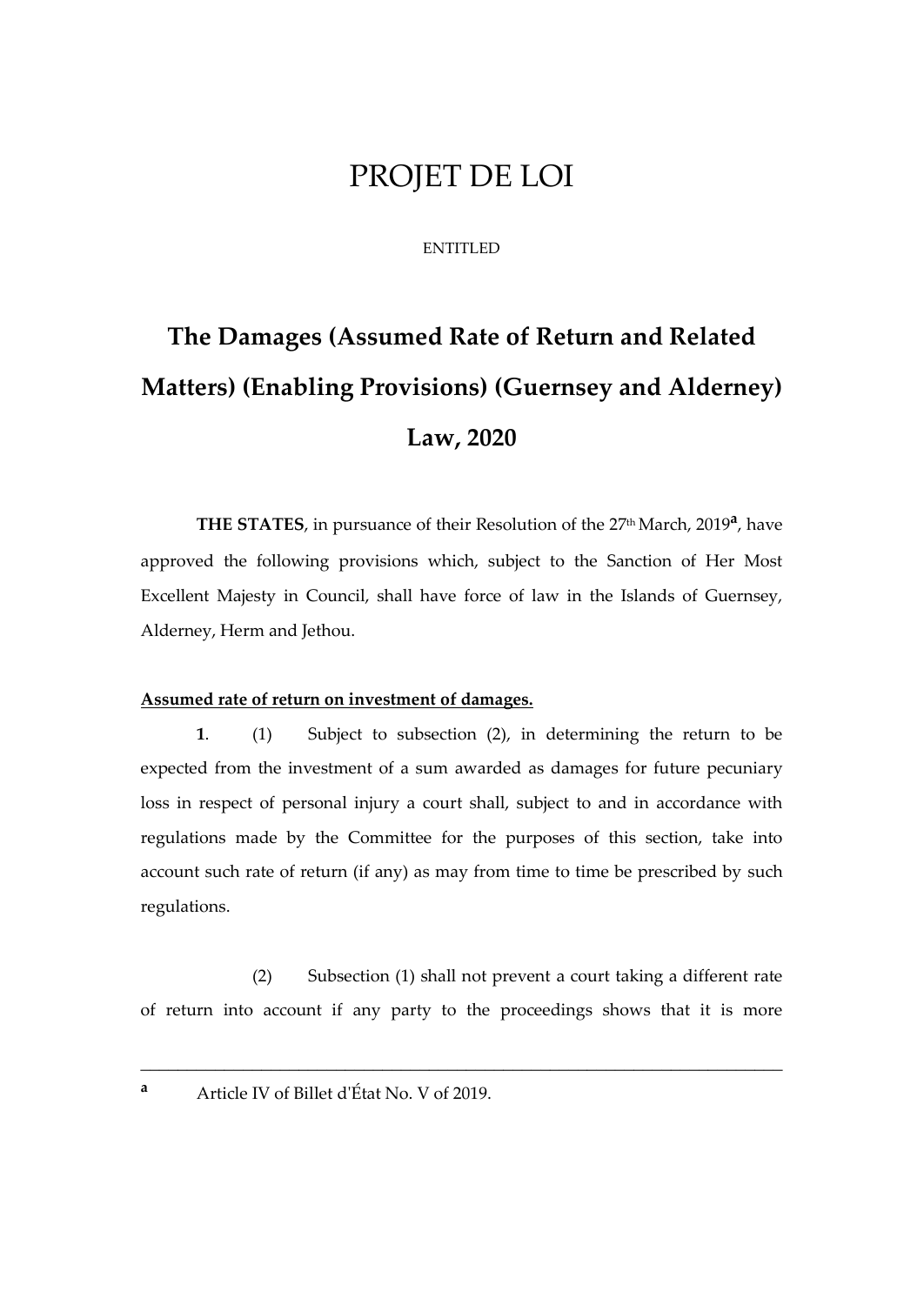appropriate in the case in question, if regulations under that subsection so provide.

(3) Subject to section 7(2), regulations under subsection (1) shall be made after consultation with such persons as appear to the Committee to be appropriate, and may prescribe different rates of return for different classes of case and may, without limitation, distinguish between classes of case by reference to -

- (a) the description of pecuniary loss involved,
- (b) the length of period during which future pecuniary loss is expected to occur, and
- (c) the time when future pecuniary loss is expected to occur.
- (4) The Committee shall regularly, and at least every five years,

review –

- (a) the prescribed rate of return in regulations made under subsection (1) and determine whether it should be –
	- (i) changed to a different rate, or
	- (ii) kept unchanged, or
- (b) if no rate of return is for the time being prescribed by regulations made under subsection (1), whether a rate should be so prescribed and, if so, what the rate should be,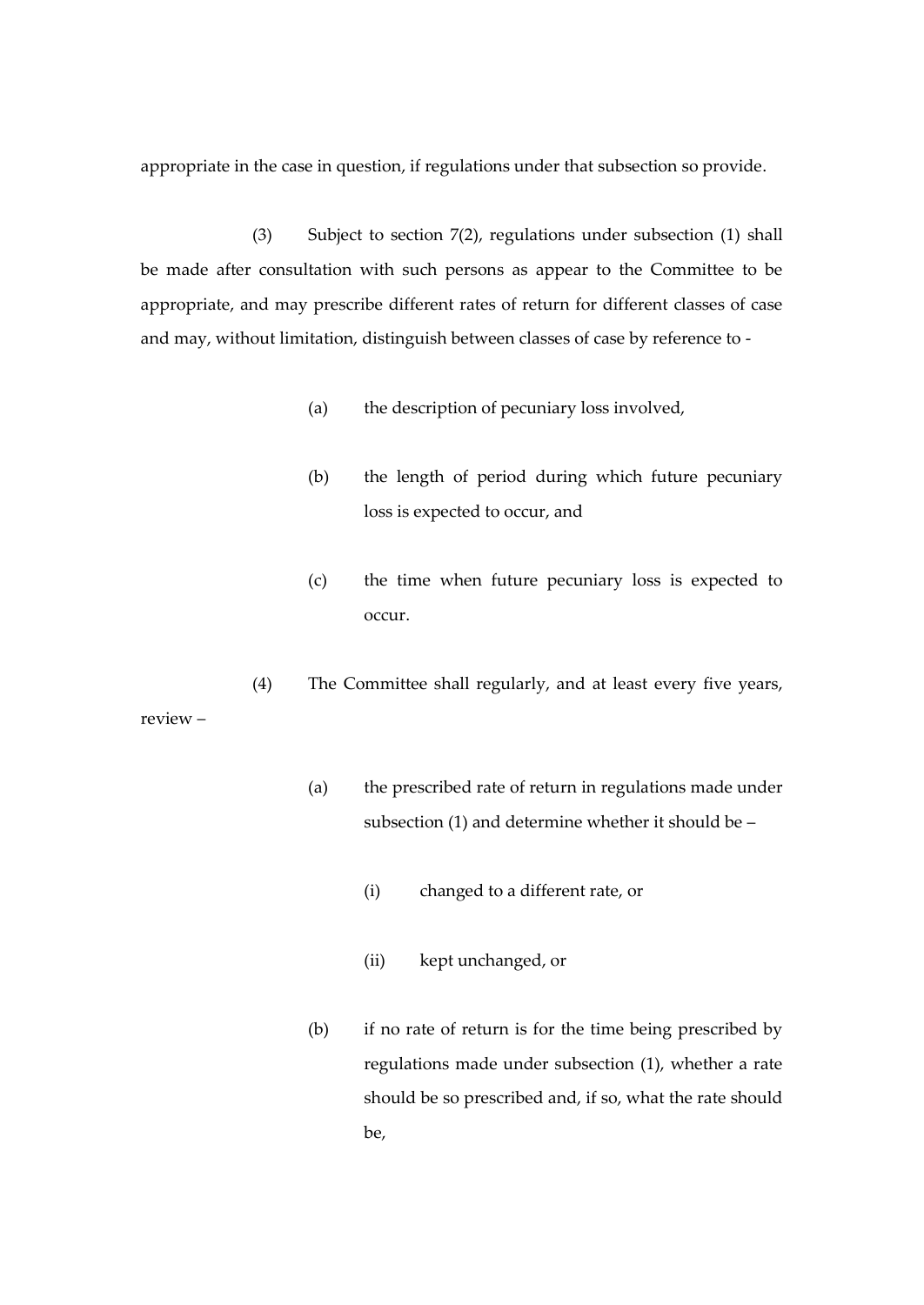but for the avoidance of doubt, a failure by the Committee so to do shall not invalidate any regulations made by the Committee for the purposes of this section.

#### **Periodic Payment Orders.**

**2.** (1) A court awarding damages for future pecuniary loss in respect of personal injury –

- (a) may order that damages are wholly or partly to take the form of periodical payments, and
- (b) shall consider whether to make that order.

(2) A court awarding other damages in respect of personal injury may, if the parties consent, order that the damages are wholly or partly to take the form of periodical payments.

(3) An order that damages are wholly or partly to take the form of periodical payments shall be referred to as a "**Periodic Payment Order**".

(4) A court may not make a Periodic Payment Order unless satisfied that the continuity of payment under the order is reasonably secure.

(5) A Periodic Payment Order may include provision –

- (a) about how payments are to be made, and
- (b) requiring the party responsible for the payments to take specified action to secure continuity of payment,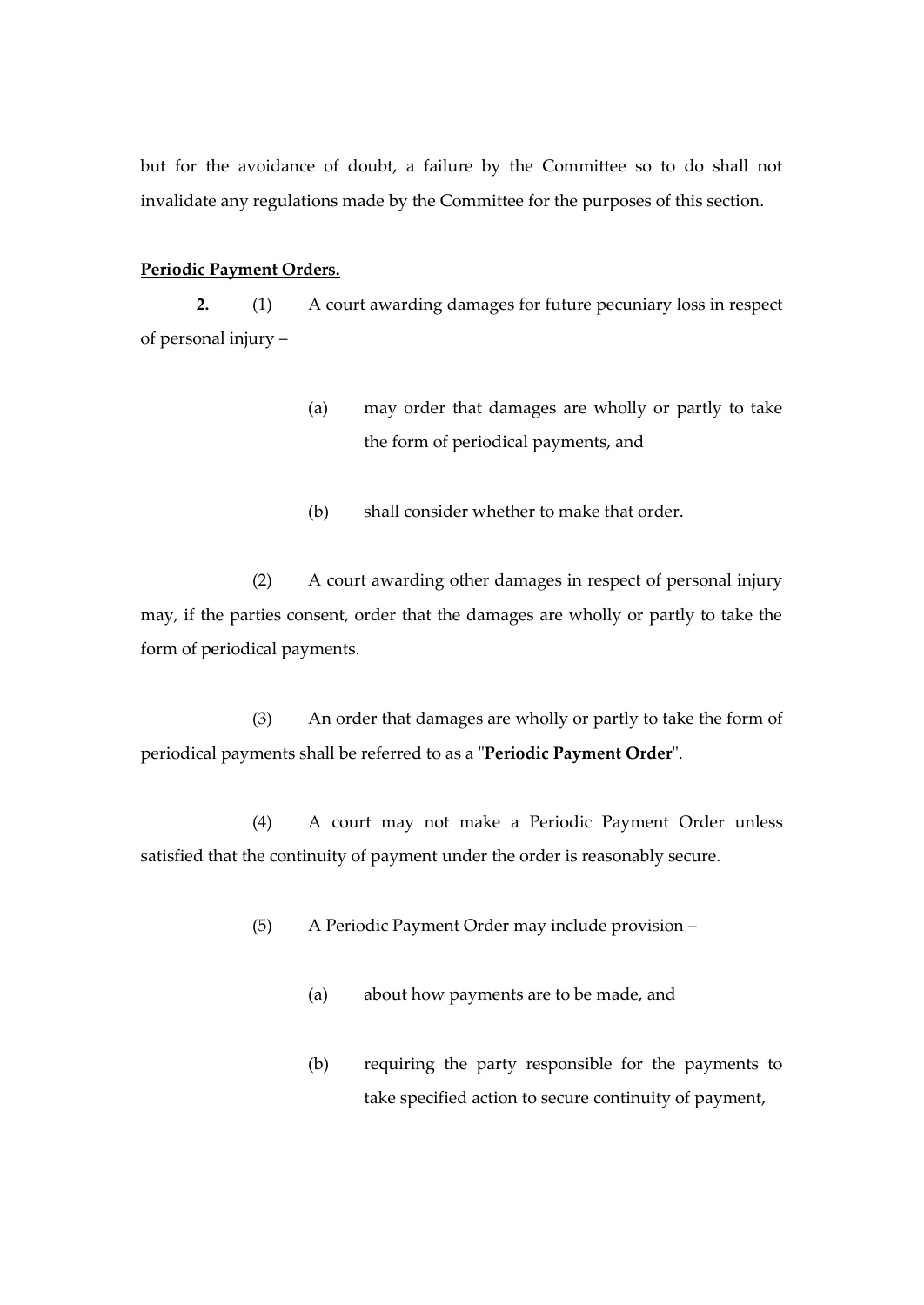and the Order may contain such incidental, ancillary, consequential and supplementary provision, and may be made on such terms and conditions and subject to such penalty, as the court thinks proper.

(6) Where a person has a right to receive payments under a Periodic Payment Order, or where an arrangement is entered into in satisfaction of a Periodic Payment Order, that person's right under the order or arrangement may not be assigned or charged without the approval of the court which made the order; and-

- (a) a court shall not approve an assignment or charge unless satisfied that special circumstances make it necessary, and
- (b) a purported assignment or charge, or agreement to assign or charge, is void unless approved by the court.

(7) Rules of court enacted by Order of the Royal Court may require a court to take specified matters into account when considering –

- (a) whether to make a Periodic Payment Order,
- (b) the security of the continuity of payment, and
- (c) whether to approve an assignment or charge or agreement to assign or charge.

(8) Where a Periodic Payment Order is made, an alteration of the method by which the payments are made shall be treated as a breach of the order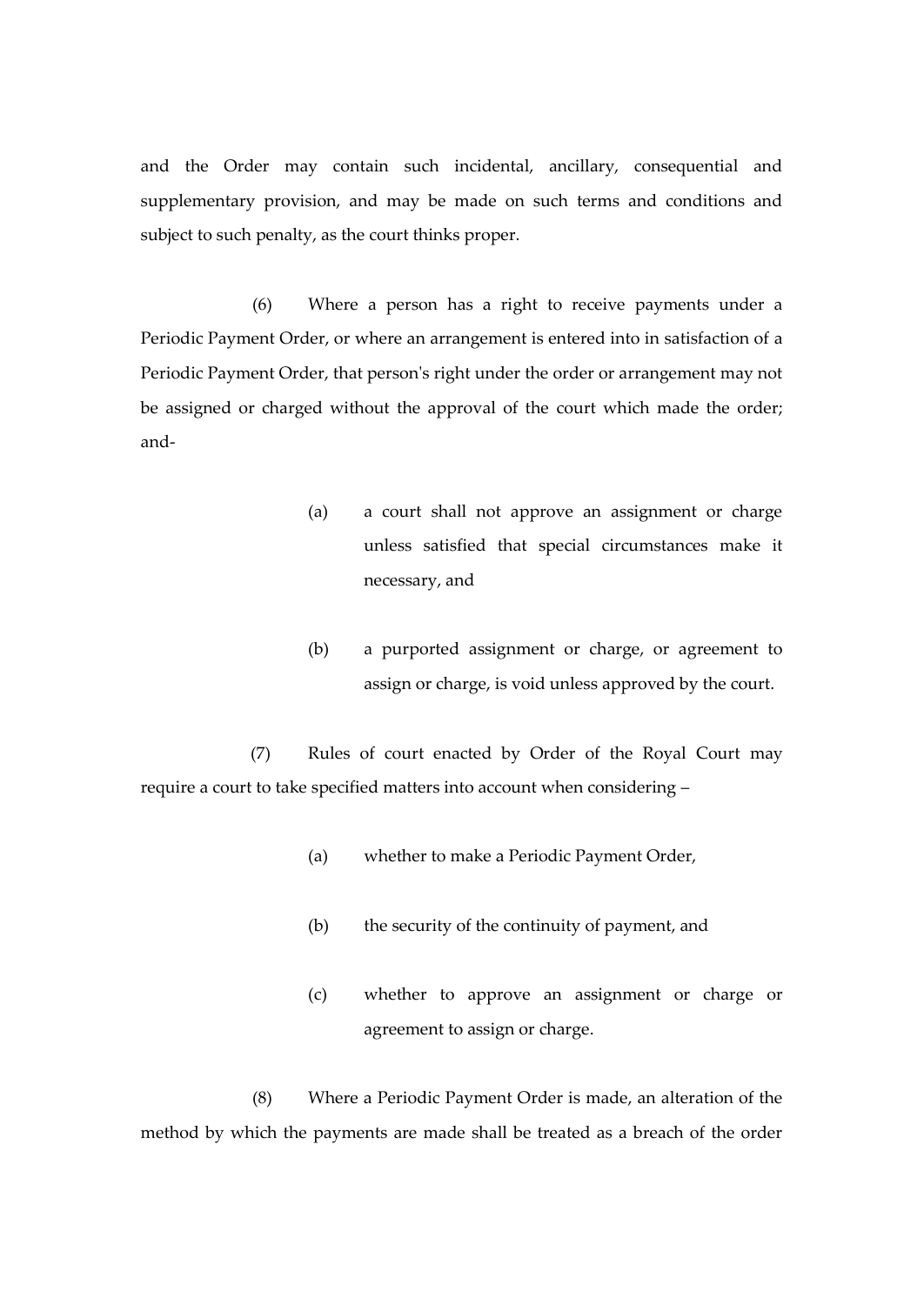(whether or not the method was specified under subsection  $(5)(a)$ ) unless –

- (a) the court which made the order declares its satisfaction that the continuity of payment under the new method is reasonably secure, or
- (b) the source of payment under the new method is a committee of the States of Guernsey or the States of Alderney.

(9) In this section "**damages**" includes an interim payment which the court orders the defendant to make to the plaintiff.

#### **Recovery of healthcare costs.**

**3.** (1) The States may by Ordinance prescribe a scheme that applies where -

- (a) a person ("**the compensator**") has made or is to make payment (or is making payment under a Periodic Payment Order) of a sum awarded as damages, for or in respect of pecuniary loss in respect of personal injury suffered by another person ("**the victim**"), and
- (b) benefits have been paid to or for the victim in respect of the personal injury, or any other costs relating to healthcare arising from or in respect of the personal injury have been incurred by or in respect of the victim, by or on behalf of the States of Guernsey.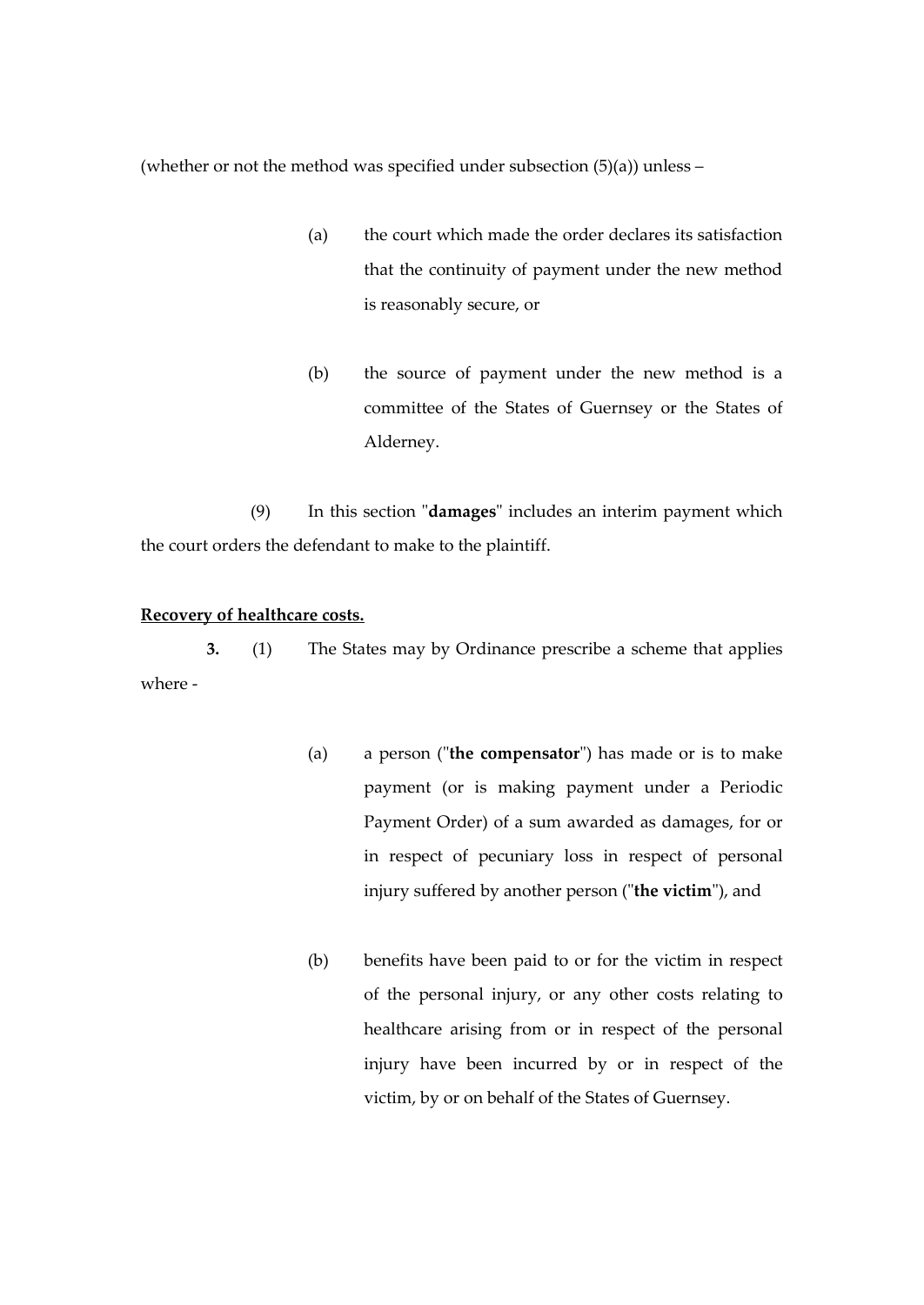(2) A scheme prescribed by an Ordinance made under subsection (1) may also apply where a sum has been paid or is being paid by the compensator to the victim voluntarily or in pursuance of an agreement, and subsection  $(1)(a)$  shall be construed accordingly.

(3) A scheme prescribed by Ordinance made under subsection (1) shall have the purpose of enabling the States of Guernsey (where the scheme applies) to recover from the compensator as a civil debt the benefits paid and costs incurred.

(4) Without prejudice to the provisions of section 7 (general provisions as to subordinate legislation), an Ordinance under subsection (1) may make such provision that the States thinks fit for the purpose set out in subsection (3) including, without limitation –

- (a) provision in respect of different classes and sums of awards of damages and payments, including by reference to the distinguishing factors set out in section 1(3) and in respect of damages awarded by way of a Periodic Payment Order, and in respect of different benefits and costs, different classes of benefits and costs, and differing amounts of benefits and costs,
- (b) the creation of powers for the States of Guernsey to demand information in respect of the payment of benefits and the incurring of costs, including (without limitation) provision in respect of –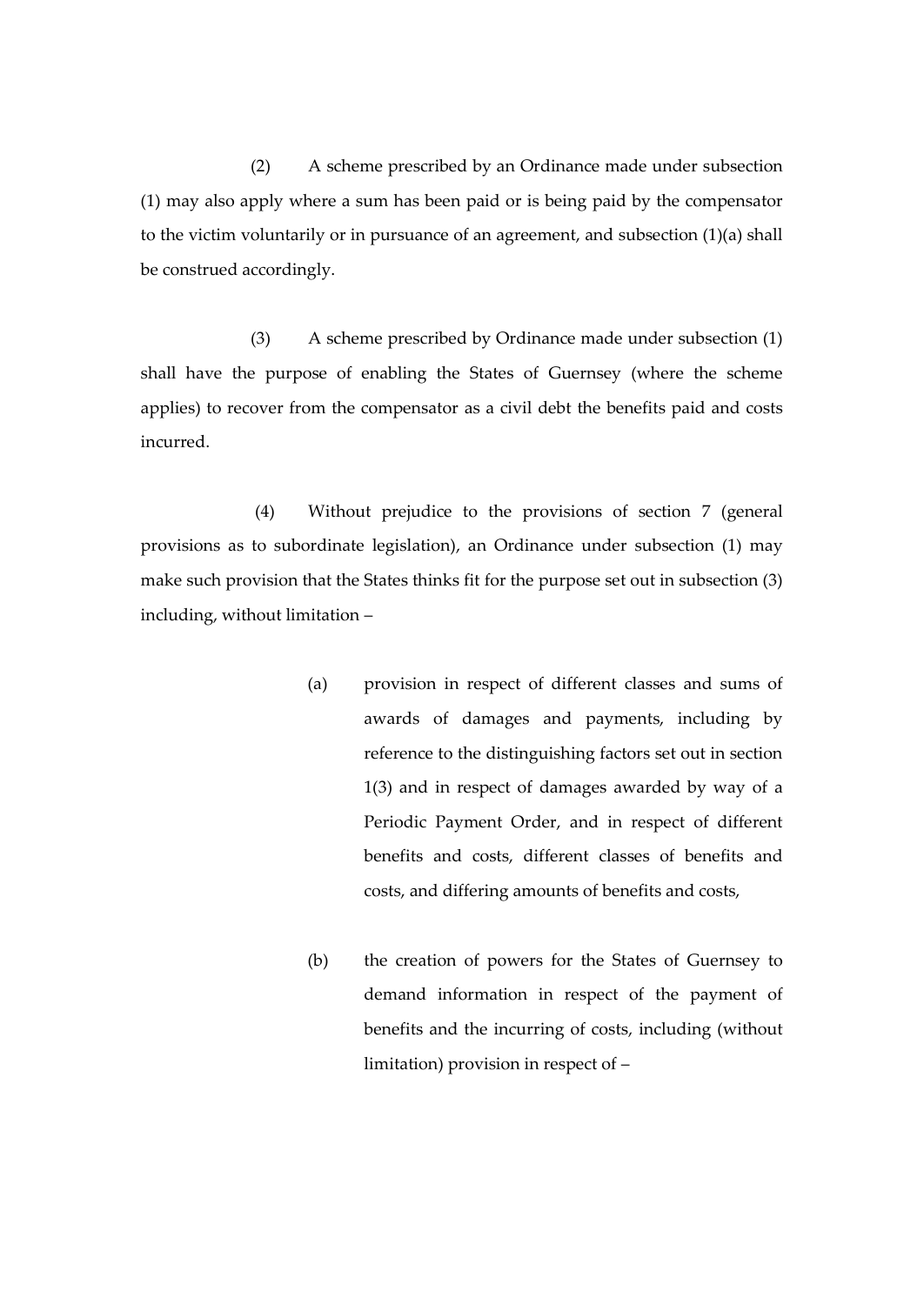- (i) the information or class or description of information to be provided,
- (ii) the form and manner in which the information must be provided,
- (iii) the means by which the information must be provided,
- (iv) the time within which the information must be provided, and
- (v) the periods to which the information must relate,
- (c) provision that in prescribed circumstances, some or all of benefits paid and costs incurred may not be recovered,
- (d) provision in respect of reviews of, and appeals against, decisions to recover benefits paid and costs incurred, and
- (e) provision as to the creation and punishment of offences, but such provision may not –
	- (i) provide for offences to be triable only on indictment,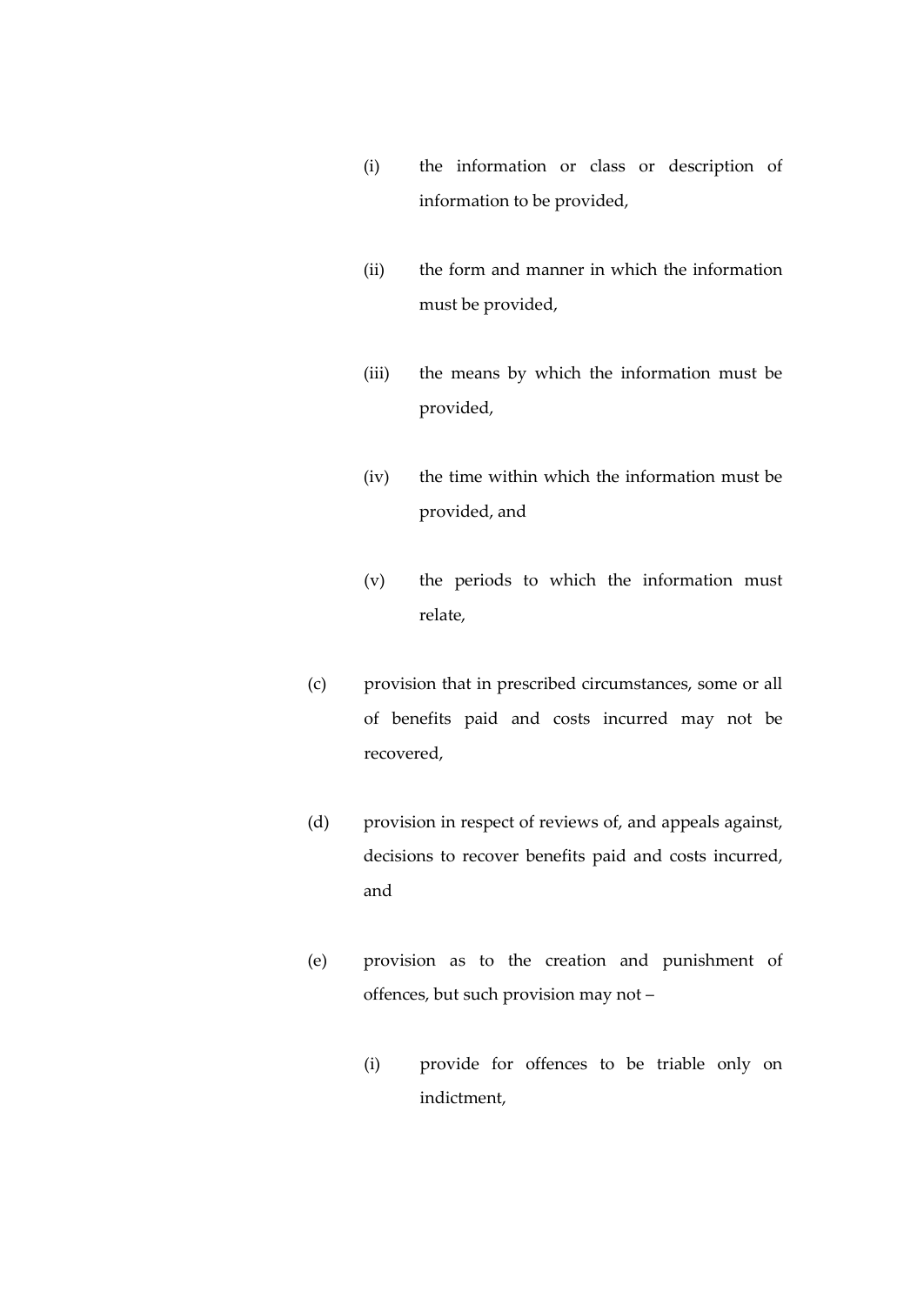- (ii) authorise the imposition, on summary conviction of an offence, of a term of imprisonment or a fine exceeding the limits of jurisdiction for the time being imposed on the Magistrate's Court by section 9 of the Magistrate's Court (Guernsey) Law, 2008**<sup>b</sup>** ,
- (iii) authorise the imposition, on conviction on indictment of any offence, of a term of imprisonment exceeding two years.

#### **Courts to disregard benefits paid and costs incurred when assessing damages**.

**4.** In assessing damages in respect of any personal injury a court shall disregard the amount of any benefits paid or likely to be paid, and of any other costs relating to healthcare incurred or likely to be incurred by the States of Guernsey, in respect of that personal injury.

#### **Power by Ordinance to limit awards of damages.**

**5.** (1) The States may by Ordinance prescribe limits in respect of the quantum of damages for losses in respect of personal injury that may be awarded by a court.

(2) Without prejudice to the provisions of section 7 (general provisions as to subordinate legislation), an Ordinance under this section may prescribe different limits to apply in different circumstances, and for different periods and different purposes, including by reference to the distinguishing factors

\_\_\_\_\_\_\_\_\_\_\_\_\_\_\_\_\_\_\_\_\_\_\_\_\_\_\_\_\_\_\_\_\_\_\_\_\_\_\_\_\_\_\_\_\_\_\_\_\_\_\_\_\_\_\_\_\_\_\_\_\_\_\_\_\_\_\_\_\_

**b** Order in Council No. XVIII of 2009; amended by Ordinance No. XXII of 2009; and No. IX of 2016.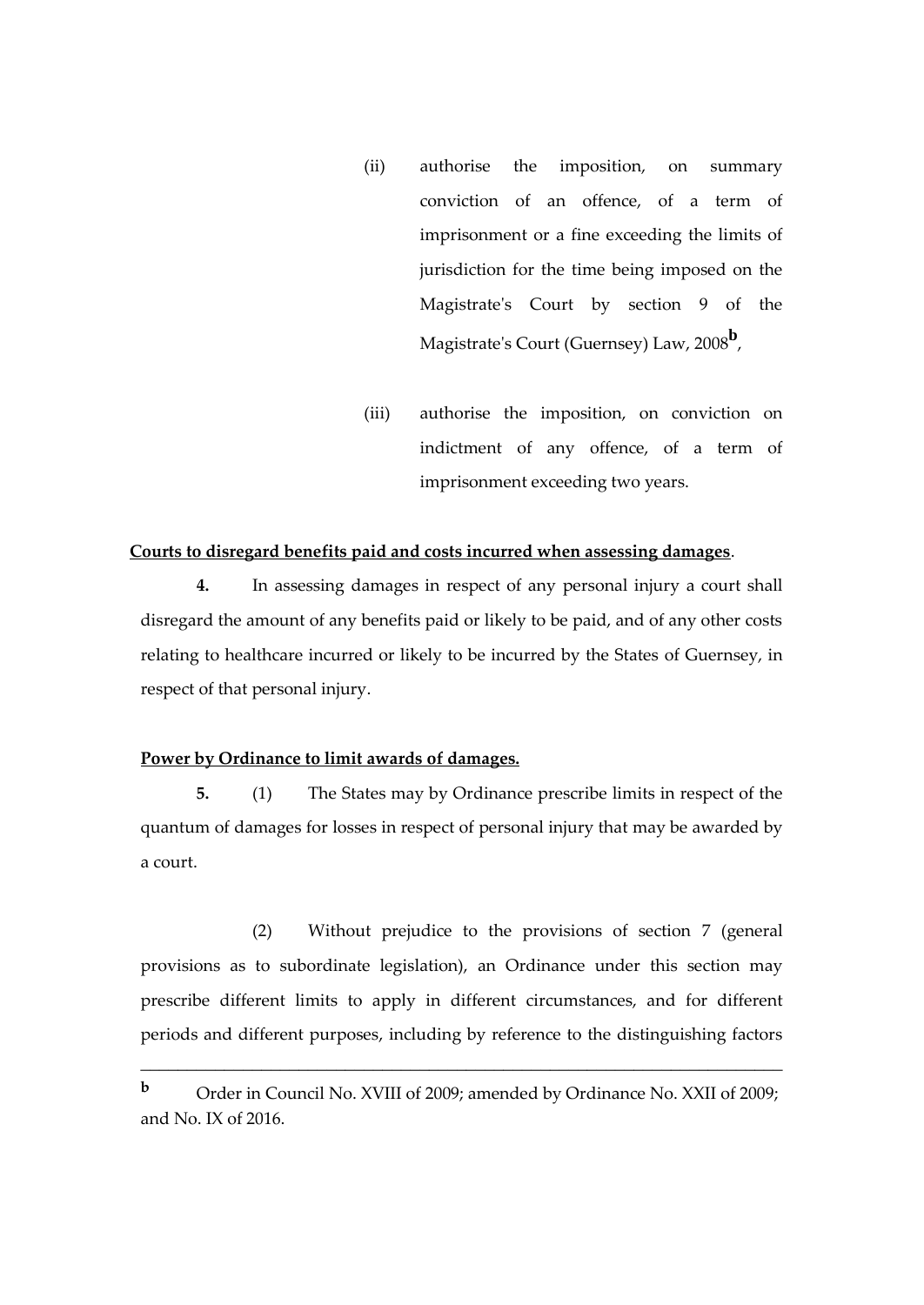set out in section 1(3) and in respect of damages awarded by way of a Periodic Payment Order.

### **Power by Ordinance to amend sections 3 and 4 in respect of the States of Alderney.**

**6.** The States may by Ordinance amend section 3 (recovery of healthcare costs) and section 4 (courts to disregard benefits paid and costs incurred when assessing damages) for the purpose of inserting provision in those sections (including, in the case of section 3, in one or more subsections thereof) in respect of the States of Alderney that is equivalent to the provision therein in respect of the States of Guernsey.

#### **General provisions as to subordinate legislation.**

**7**. (1) Regulations under this Law shall be laid before a meeting of the States as soon as possible and shall, if at that or the next meeting the States resolve to annul them, cease to have effect, but without prejudice to anything done under them or to the making of new regulations.

(2) A power to make an Ordinance or regulations under this Law shall, where it is exercised in respect of Alderney, be exercised following consultation with the Policy and Finance Committee of the States of Alderney, but a failure to comply with this subsection shall not invalidate any Ordinance or regulations made under this Law.

#### **Interpretation.**

**8**. (1) In this Law -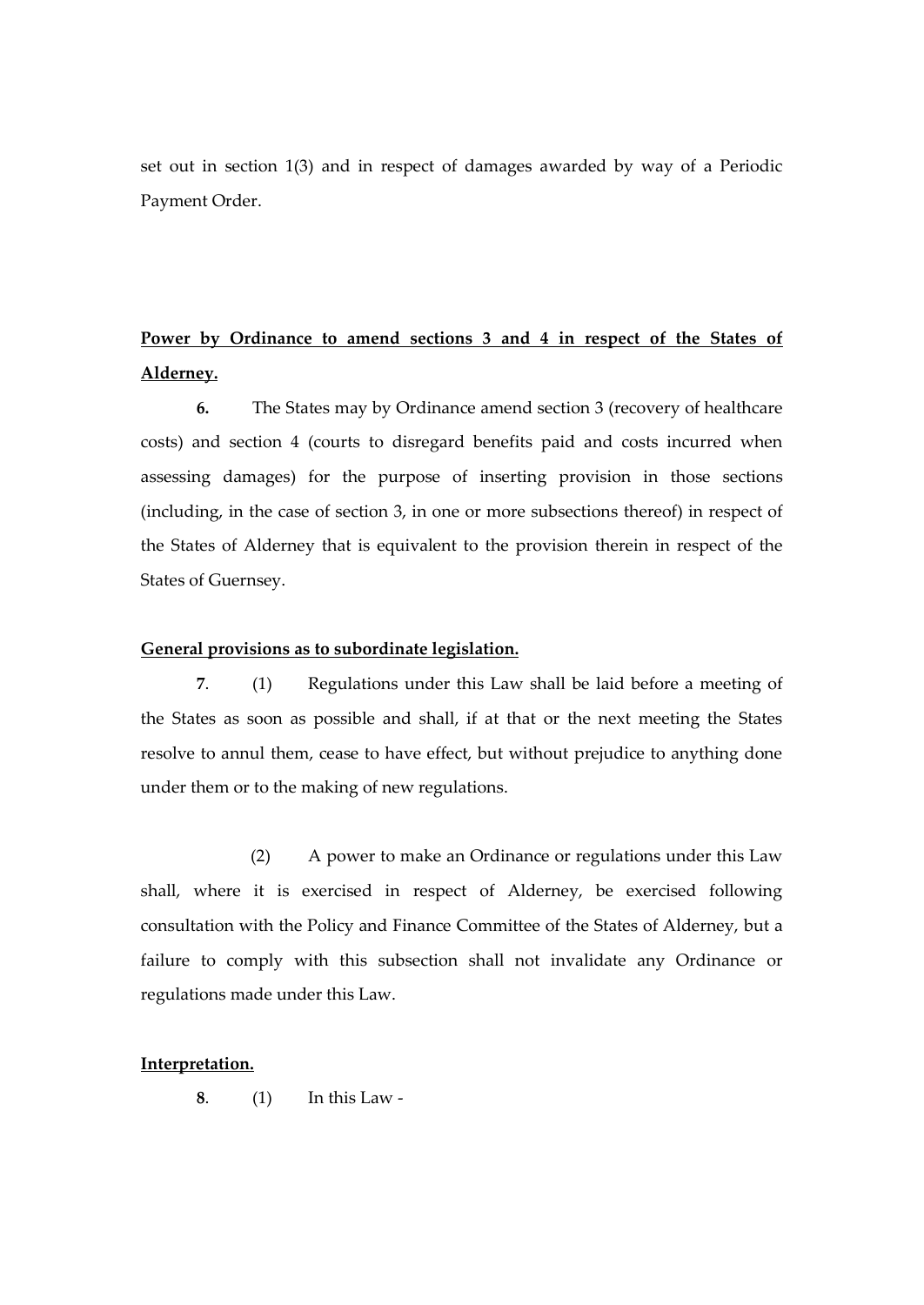**"Committee"** means the Policy & Resources Committee of the States of Guernsey,

"**personal injury**" includes any disease and any impairment of a person's physical or mental condition, and

"**Periodic Payment Order**" has the meaning given in section 2.

(2) In this Law, "**benefits**" means any payments made, or care, treatment or other services provided, by or on behalf of the States of Guernsey to an individual in respect of the costs of or associated with healthcare received by that individual, including but not limited to benefits payable and care, treatment or other services supplied whether under the Health Service (Benefit) (Guernsey) Law, 1990**<sup>c</sup>** and the Social Insurance (Guernsey) Law, 1978**<sup>d</sup>** and any Ordinance or subordinate legislation made thereunder or otherwise; and for the purposes of this definition, making payments includes but is not limited to providing benefits in kind, and

\_\_\_\_\_\_\_\_\_\_\_\_\_\_\_\_\_\_\_\_\_\_\_\_\_\_\_\_\_\_\_\_\_\_\_\_\_\_\_\_\_\_\_\_\_\_\_\_\_\_\_\_\_\_\_\_\_\_\_\_\_\_\_\_\_\_\_\_\_

**<sup>c</sup>** Ordres en Conseil Vol. XXXII, p. 192; amended by Order in Council No. IX of 2003; No. II of 2011; No. IV of 2018; Recueil d'Ordonnances Tome XXVI, pp. 177 and 483; Ordinance Nos. XXII and XXVII of 2002; No. XXI and XXXIII of 2003; No. XLII of 2006; No. XLIII of 2007; No. XXII of 2015; Ordinance Nos. IX and XLIV of 2016; and No. XLIV of 2016; the Law is applied with modifications to Alderney by Recueil d'Ordonnances Tome XXV, p. 204.

**<sup>d</sup>** Ordres en Conseil Vol. XXVI, p. 292; amended by Ordres en Conseil Vol. XXVII, pp. 238, 307 and 392; Vol. XXIX, pp. 24, 148 and 422; Vol XXXI, p. 278; Vol. XXXII, p. 59; Vol. XXXIV, p. 510; Vol. XXXV(1), p. 164; Vol. XXXVI, pp. 123 and 343; Vol. XXXVIII, p. 59: Vol. XXXIX, p. 107; Order in Council No. X of 2000; No. IX of 2001; No. XXIII of 2002; No. XXIV of 2003; No. XI of 2004; No. XVIII of 2007; No. V of 2012; No. IV of 2014; No. III of 2016 and No. IV of 2018; Recueil d'Ordonnances Tome XXV, p. 148; Tome XXVI, p. 177; Ordinance No. XXXIII of 2003; No. XLIV of 2007; Nos. VII and XLII of 2009; No. XVII of 2011; No. XXXVIII of 2012; No. XXX of 2013; Nos. IX and XXX of 2016; Nos. XIII, XXIII and XXXIV of 2017; Nos. XXVII and XXXVI of 2018; and Alderney Ordinance No. VIII of 2018.